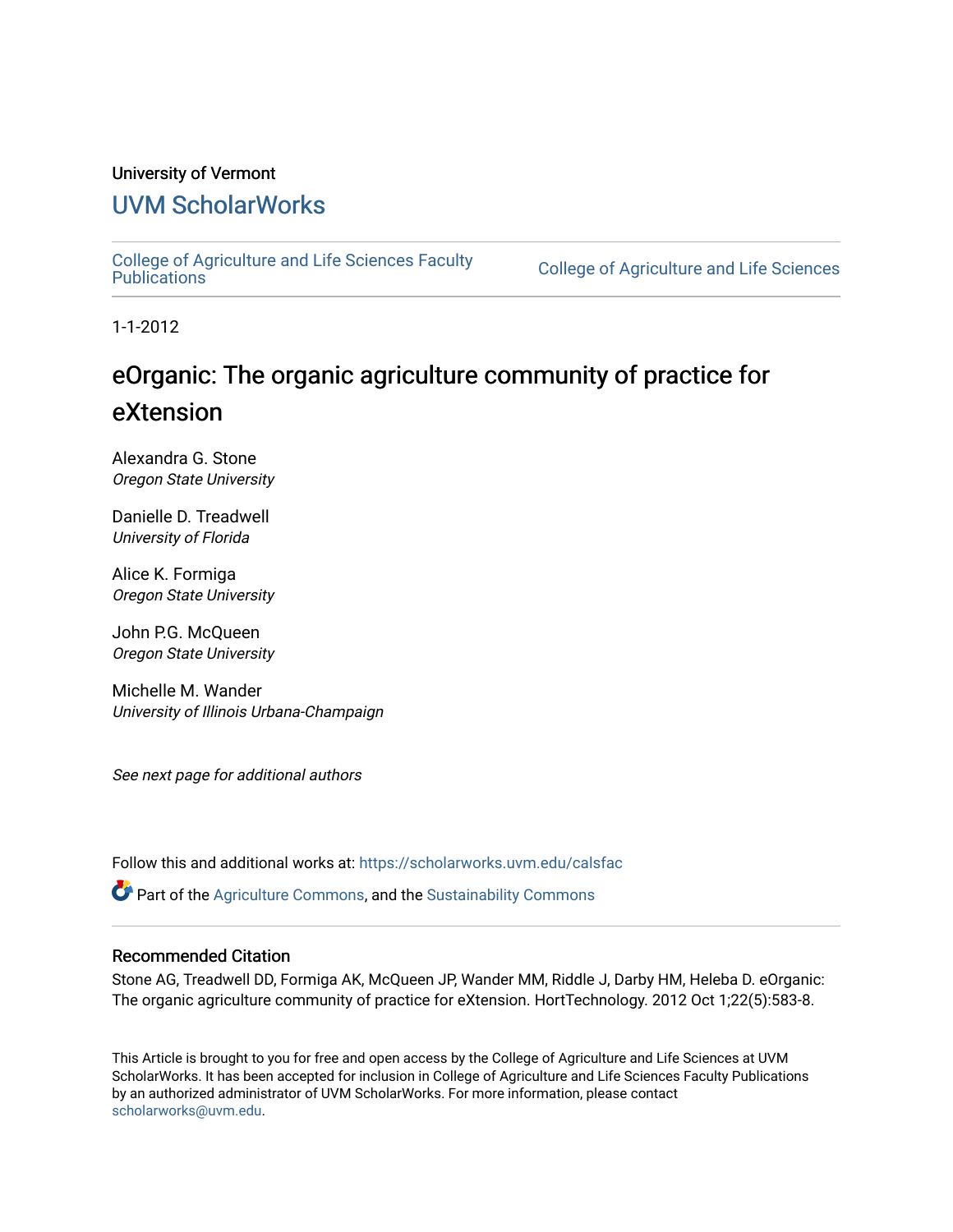#### Authors

Alexandra G. Stone, Danielle D. Treadwell, Alice K. Formiga, John P.G. McQueen, Michelle M. Wander, James Riddle, Heather M. Darby, and Debra Heleba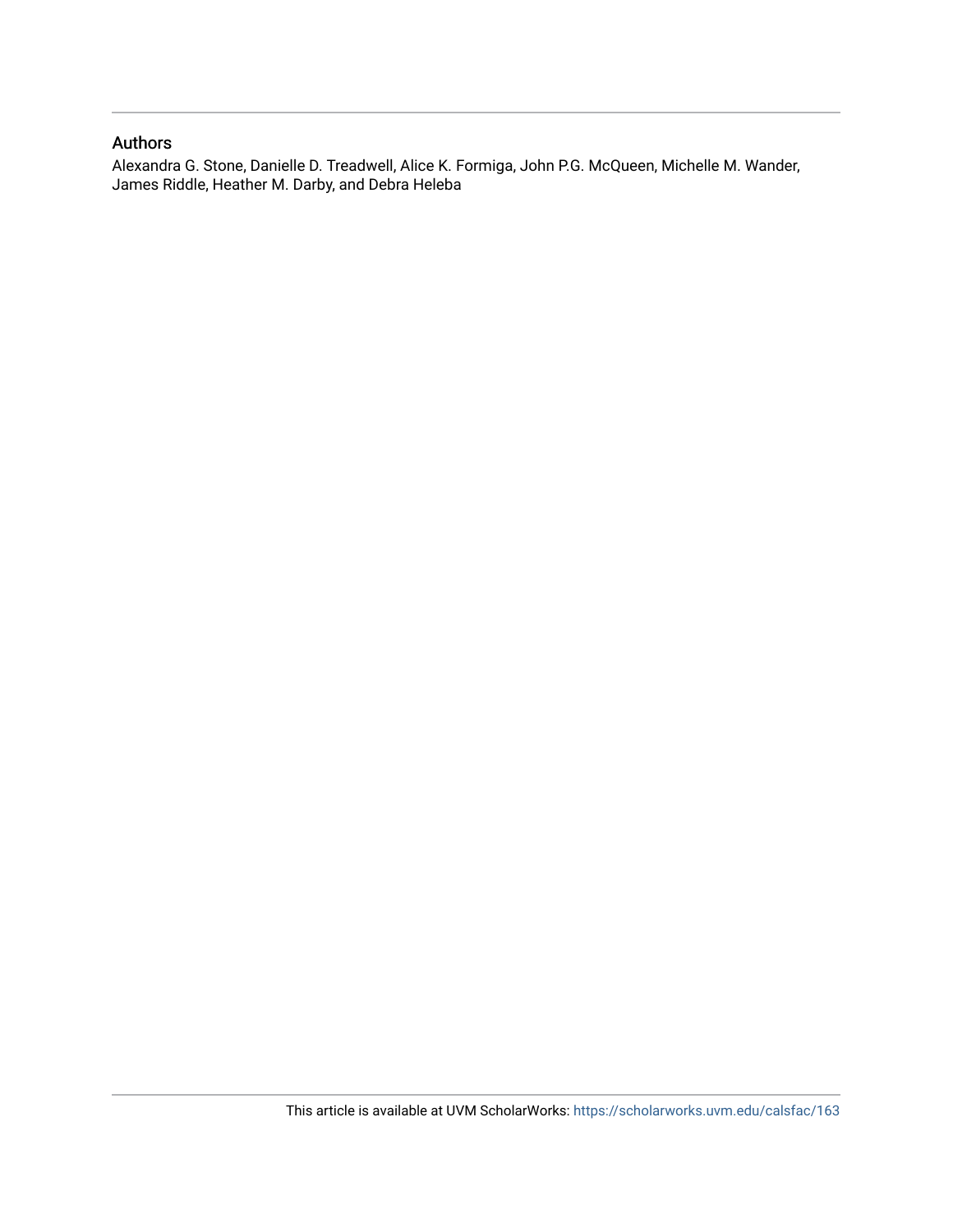# eOrganic: The Organic Agriculture Community of Practice for eXtension

Alexandra G. Stone<sup>1,6</sup>, Danielle D. Treadwell<sup>2</sup>, Alice K. Formiga<sup>1</sup>, John P.G. McQueen<sup>1</sup>, Michelle M. Wander<sup>3</sup>, James Riddle<sup>4</sup>, Heather M. Darby<sup>5</sup>, and Debra Heleba<sup>5</sup>

ADDITIONAL INDEX WORDS. distance education, extension, collaborative learning, organic farming, online learning, website, webinar, Web 2.0

SUMMARY. eOrganic is the organic agriculture community of practice (CoP) and resource area for eXtension. eOrganic's primary community of interest (CoI) is organic farmers and the agricultural professionals who support them. The 250 members of the eOrganic CoP include farmers, researchers, certifiers, and extension/other agricultural professionals. eOrganic's mission is to build a diverse national  $Co\overline{P}$  and use web technologies to synthesize existing information, emerging science, and practical knowledge into information resources and training materials for its CoI. eOrganic strategies to achieve that mission include collaborative publication, stakeholder engagement, community development, project management, evaluation, and fundraising. eOrganic's public site currently offers 240 articles, 250 videos, 80 webinars and broadcasts, and 100 frequently asked questions (FAQs). eOrganic CoP members have answered more than 1000 "Ask an Expert" questions. eOrganic authors collaboratively develop articles in eOrganic's collaborative workspace, which undergo review by two anonymous reviewers and National Organic Program (NOP) compliance review. eOrganic will offer online courses in 2012. eOrganic stakeholders evaluated eOrganic articles and videos in 2010 and overall they stated that they were relevant, science-based, and useful. Three quarters of webinar and broadcast participants said the webinar improved their understanding of the topic, and 83% said they would recommend the webinar to others. Sixty-nine percent of webinar survey respondents stated that they changed practices or provided others with information as the result of the webinar. eOrganic surveyed active CoP members in 2011. Members view eOrganic as important because it is the only national organic agriculture resource with direct ties to university research and they considered all of eOrganic's core activities important. eOrganic is supported by small grants from eXtension and subawards in more than 20 U.S. Department of Agriculture (USDA), National Institute of Food and Agriculture (NIFA) research/extension projects. To enhance its financial sustainability, eOrganic will work to solidify its partnership with NIFA programs and diversify its funding sources to include course fees and underwriters.

**Organic is the organic agricul**ture CoP and resource area for the national web-based extension

3 Department of Natural Resources and Environmental Sciences, University of Illinois, 1102 South Goodwin Avenue, Urbana, IL 61801

4 Southwest Research and Outreach Center, University of Minnesota, 23669 130th Street, Lamberton, MN 56152

5 University of Vermont Extension, 278 S. Main Street, St. Albans, VT 05478

6 Corresponding author. E-mail: stonea@hort. oregonstate.edu.

 $\text{Horl}$ Echnology · October 2012 22(5) 583

community of land-grant university content providers, eXtension. eOrganic was initiated as a CoP in 2007 (the first eXtension CoPs were initiated in 2006) and launched its first content in Jan. 2009. The eOrganic CoP includes farmers, researchers, educators, certifiers, as well as extension personnel and other agricultural professionals. eOrganic considers its primary CoI (public content users, or stakeholders) to be organic farmers and other farmers interested in organic agricultural information, as well as the agricultural professionals (including extension professionals) and technical service providers who work with them.

Demand for science-based information about organic agriculture increased in the United States after the establishment of a federally regulated definition of organic agriculture and subsequent passage of the Organic Foods Production Act in 1990 (Organic Foods Production Act, 1990). Sales of organic products surged after the NOP was fully implemented in 2002, creating an urgent need for the type of reliable, science-based agricultural information that extension is known for (Agunga and Idogan, 2007; Boone et al., 2007; Middendorf, 2007; Thilmany, 2006). Filling this information gap proved to be a challenge for researchers and extension specialists because federal investment in organic farming research was very limited at that time. Driven by the emerging need for science-based information on organic farming systems management, the USDA-NIFA Organic Research and Extension Initiative (OREI) and Organic Transitions (ORG) competitive grant programs were initiated in 2002. However, long-term systems research projects investigating soil and pest ecology or carbon sequestration take many years to deliver results, and results often take three to five years to appear in peer-refereed journals. As a result, only a limited amount of organic systems management research data has been available from these programs to date. In addition, much of the knowledge about how to manage complex organic agroecosystems resides with experienced organic farmers. It was clear to eOrganic members that science-, practice- and regulation-based organic agriculture information must be aggregated and integrated to most rapidly produce information of the greatest utility to farmers and industry.

eOrganic's mission has been to fill this information gap by building a diverse national CoP and using web technologies to synthesize existing information, emerging science, and practical knowledge into information resources and training materials for organic farmers and the professionals who support them. eOrganic's approach to achieving this mission can be organized into six primary areas:

1) Collaborative publication. Supporting collaborative development and publication of peer-reviewed articles, FAQs, and videos;

2) Stakeholder engagement. Facilitating engagement of farmers and agricultural professionals through webinars, broadcasts, short courses, "Ask an Expert," and other interactive tools;

This paper was part of the workshop "The Growing Involvement of Horticulture in eXtension: Updates and Opportunities'' held 27 Sept. 2011 at the ASHS Conference, Waikoloa, HI, and sponsored by the eXtension (EEXT) Working Group.

<sup>&</sup>lt;sup>1</sup>Department of Horticulture, Oregon State University, 4017 ALS, Corvallis, OR 97330

<sup>2</sup> Department of Horticultural Sciences, University of Florida, 1143 Fifield Hall, P.O. Box 110690, Gainesville, FL 32611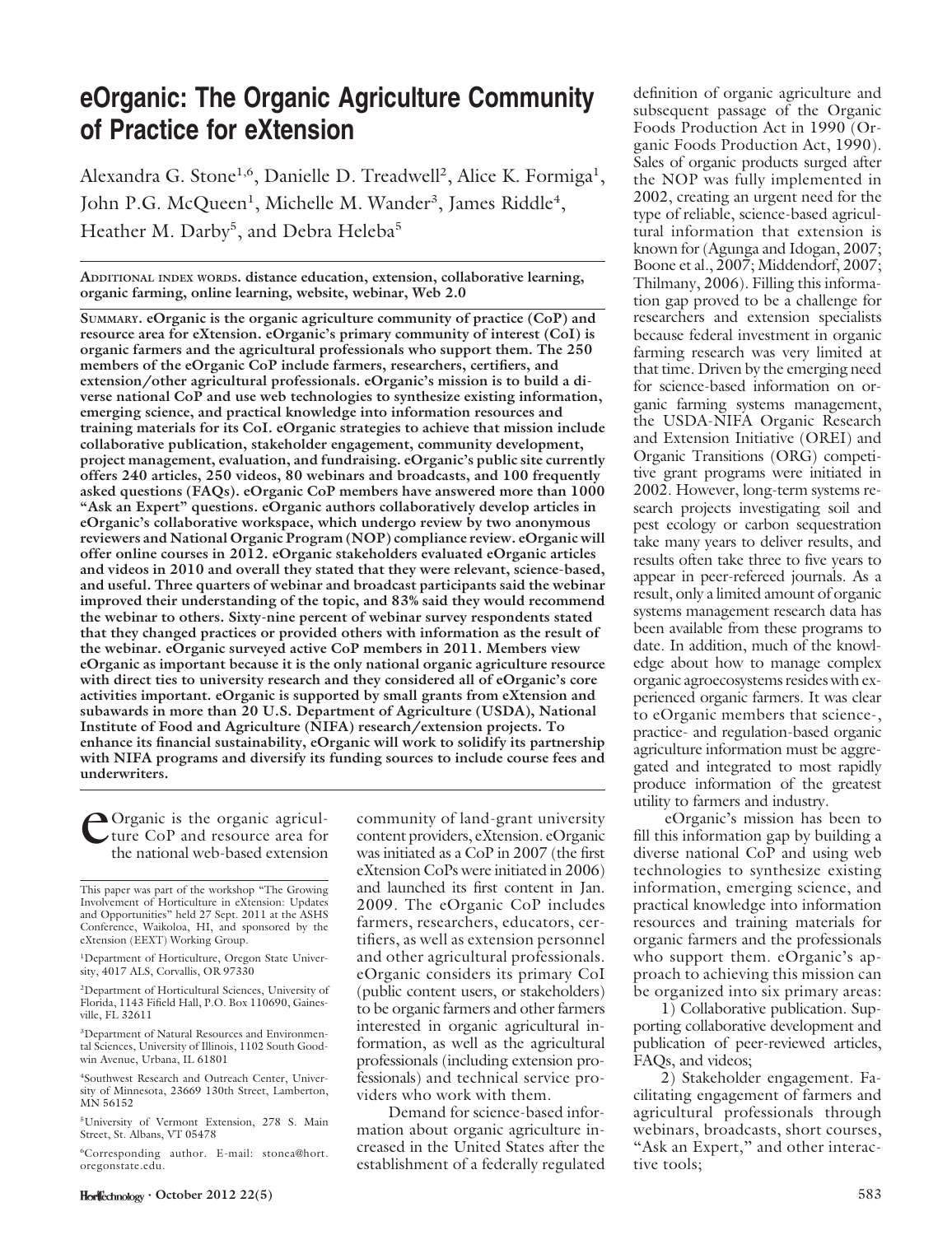3) Community development. Convening a national web community of researchers, agricultural professionals, farmers, and certifiers at eOrganic's collaborative workspace to facilitate networking and colearning;

4) Project management. Facilitating organic research/outreach project management;

5) Evaluation. Evaluating utility and impact of eOrganic;

6) Financial stability. Fundraising to support eOrganic core operations.

The purpose of this article is to summarize eOrganic's development, successes, and challenges through the course of its first five years as an eXtension CoP.

#### 1. Collaborative publication

eOrganic strives to provide content that is science-, experience-, and regulation-based. To this end, eOrganic seeks content from the following sources:

- Information derived primarily from conventional production systems relevant to organic systems (as in Gamroth, 2009; Phillips, 2009).

- Management information derived from organic systems research which has not yet been interpreted for on-farm application as available from organic systems trials and on-farm and other research projects (as in Eastburn, 2009; USDA, 2011).

- Management information derived from farmer experience (as in Stone, 2006; Weston et al., 2009).

- Regulation-based information derived from the NOP and other regulations (as in Andrews and Baker, 2009).

eOrganic's public site, the organic agriculture resource area at eXtension, currently offers articles, videos, webinars, broadcasts, and FAQs. eOrganic authors collaboratively develop articles in eOrganic's collaborative workspace. All articles are subject to a review process developed by the eOrganic leadership team and eOrganic members during 2007–09. Highlights of the process include review by two anonymous reviewers as well as a review to ensure that content is compliant with the code of federal regulation of the NOP. eOrganic's review process is followed by copy editing and publication to eXtension. Information on how to publish all content types is available in the Help section of eOrganic's collaborative workspace.

eOrganic staff members support authors in learning how to use the collaborative workspace and developing and publishing various content types; they also coordinate peer and NOP compliance review of articles, videos, and course materials.

eOrganic will offer online courses in 2012, including two courses on organic dairy production and an organic seed production course, through eXtension's Moodle (Perth, Australia) campus. Moodle is a free, open-source web application designed to create web-based courses that support collaborative and interactive learning environments. Moodle boasts over six million courses and 60 million registered users globally (Moodle, 2012). eOrganic is working to facilitate video production by its members. eOrganic staff taught a video capture course using Moodle during Winter 2011– 12 to 15 eOrganic research/outreach project group members and the curriculum is publicly available at the eXtension Moodle campus. The course walks students through audience identification, storyboarding, production planning, and video and audio capture. eOrganic video staff edit video, still photos, and audio into video clips, which are published to eOrganic's YouTube (San Bruno, CA) site after undergoing eOrganic's peer and NOP compliance review processes.

eOrganic has published more than 240 articles and 100 FAQs. Video clips (not webinars or broadcasts) are also available with transcription at eXtension. eOrganic's pages at eXtension have been viewed over one million times by over 450,000 unique visitors from Apr. 2009 to May 2012. In Jan. to Mar. 2012, eOrganic's monthly page views averaged more than 40,000. eOrganic's 247 videos (video clips, webinars, and broadcasts) are available at the eOrganic YouTube channel, which has more than 1100 subscribers and 845,000 video views since its initiation in Aug. 2008.

#### 2. Stakeholder engagement

eOrganic actively engages its stakeholders at its public site through Ask an Expert, the interactive question and answering platform supported by eXtension. Site users submit a question (and may submit a photo) to eXtension, and organic farming questions are routed by the system and/or by eOrganic staff to someone with the

appropriate expertise; the responding expert submits an answer into the system, and the system e-mails the answer to the person who asked the question. Frequently, this exchange leads to additional information exchange outside of the eXtension system if both parties agree to be contacted outside of eXtension. For example, a Florida producer with a question about organic greenhouse certification asked a question that was directed to and answered by a University of Florida extension specialist; the two then followed up with a phone call to further discuss the farmer's questions. These types of exchanges made possible by the eXtension initiative strengthen the linkages between farmers and landgrant university experts both nationally and locally. As of May 2012, the eOrganic community has answered more than 1000 organic farming questions through the eXtension Ask an Expert system.

eOrganic also interacts with the public through its webinars. Typically, participants type questions into the system for the presenter, which are then read aloud by the webinar moderator and answered aloud by the presenter. In some webinars, electronic polls are used to query the webinar audience during the webinar. eOrganic sends evaluation surveys to all participants following each webinar. eOrganic's webinar series has evolved into its most effective engagement strategy. eOrganic hosted 78 webinars and individual conference broadcast sessions from Dec. 2009 through Mar. 2012, with a total number of 7608 attendees (6605 webinar participants and 1003 broadcast participants). Mean webinar attendance increased from 87 attendees in 2010 to 143 in 2012. Across all webinars, webinar participants describe themselves as farmers (29%), extension professionals (12%), university researchers or educators (11%), agricultural professionals (20%), and others such as organic certifiers, government agency researchers and staff, nonprofit organization staff, and Master Gardeners from throughout the United States and other countries (28%). eOrganic broadcasted presentations from five conferences in 2011 and 2012, averaging 167 virtual attendees per conference. The reach of the webinars and broadcasts has increased dramatically over the past year now that they are all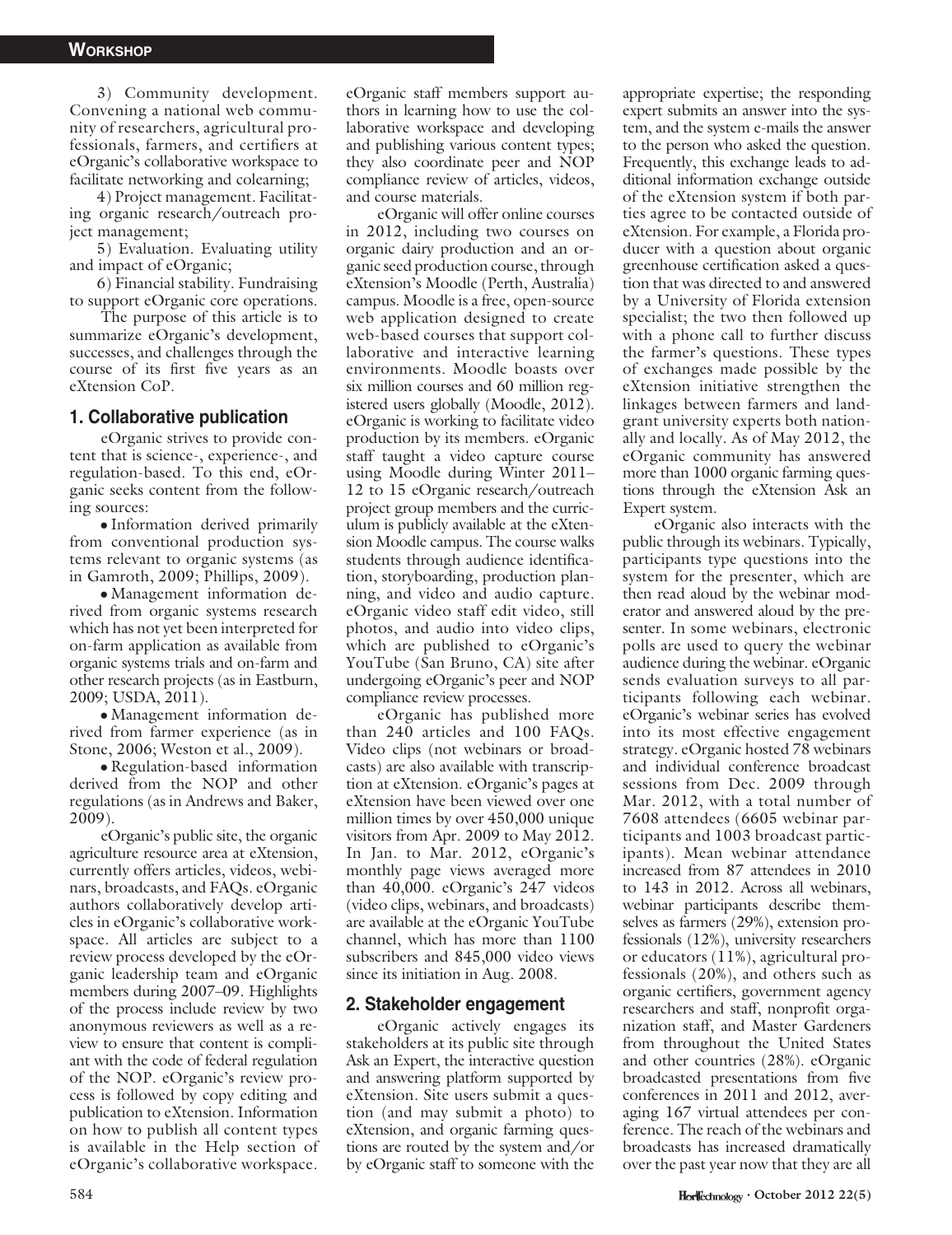available at eOrganic's YouTube site; views of those archived webinars increased from 5800 in Apr. 2011 to 42,500 in May 2012 (Formiga et al., 2012). eOrganic also engages its stakeholders at booths at in-person organic farming conferences and through its Facebook (Menlo Park, CA) and Twitter (San Francisco, CA) sites. eOrganic's Facebook site has more than 1000 fans and its Twitter account has more than 1200 followers.

## 3. Community development

As eOrganic worked to generate content during and after its public content launch in Jan. 2009, the leadership team realized that engagement with a large group of people with varied organic agriculture expertise from across the United States was necessary to develop a credible national organic agriculture information service. In addition, the leadership team realized that the collaborative workspace, developed initially solely for publication collaboration and support, could be used to convene and support an organic agriculture web community. People interested in becoming members of the eOrganic CoP were asked to demonstrate interest and experience in organic farming systems through a simple application process. Upon membership, participants gained access to the collaborative workspace and received eOrganic's CoP newsletter. In the workspace, members used their personal profiles to describe themselves and their expertise and interests, used the site to learn about their peers and identify collaborators, joined and created groups that were working on a specific project or topic, and learned about other projects and groups by reading materials that were viewable to all eOrganic members. The flexibility of the workspace allowed groups to work privately on materials considered intellectual property such as data sets, articles, or proposals, while sharing information about their project such as reports, publications, and research protocols with all workspace members.

eOrganic's collaborative workspace currently has 961 members including  $\approx 76$  farmers; 112 extension professionals; 509 university researchers, educators, or students; 92 government agency staff; 43 certification agency staff; 64 nonprofit agency staff; and 64 other agricultural

professionals. Of this large community in eOrganic.info, more than 250 people have actively contributed to eOrganic in some fashion, from providing leadership (18), to authoring articles  $(90+)$ , to peer-reviewing articles and videos  $(80+)$ , to presenting webinars and broadcasts  $(170+)$ , to answering organic agriculture Ask an Expert questions (177); these 250 would be considered to be eOrganic's active CoP. eOrganic CoP members have coordinated at least five virtual brown bag discussions, two of which have led to new collaborations including the development of NIFA integrated project proposals. Thematic webinar series have been coordinated on topics including dairy production, climate change, cover cropping, and reduced tillage, one goal of which is to foster colearning amongst research/ outreach groups and individuals.

## 4. Project management

One of eOrganic's goals is to rapidly deliver organic agriculture research results to farmers and agricultural professionals. One idea for facilitating this is to provide research project/group management and communication tools, as well as eXtension content development tools, all in one group workspace in eOrganic's larger collaborative workspace. Groups use tools such as member lists (linking to member personal profiles), group pages (for meeting minutes and research protocols), eXtension/ eOrganic publication information (to publish articles, webinars, and videos to eXtension/eOrganic), file sharing (for proposals, protocols, publications, and presentations), discussion forums (for decision making), photo sharing, news, events, and activity dashboards. Project groups aggregate photos, proposals, reports, and other project-related information in their workspace so all the materials required to develop an eOrganic article or webinar are readily available to anyone in the group, facilitating and expediting content development. In addition, eOrganic offers web conferencing, training on the use of eOrganic.info and publication to eXtension, video capture training, video editing, and support for Moodle course development to research/outreach groups. eOrganic is also supporting simple public websites (also managed through the same group workspace) for project

groups who have included eOrganic in grant proposals, and is developing more complex websites for an additional fee.

There are currently 21 research/ outreach project groups in eOrganic. info that are using a project workspace to some degree; six are using their project workspaces extensively. eOrganic staff and leadership team groups also extensively use their group workspaces. A multi-institution research/ outreach project group (20 + members) has reported that its workspace is critical to their coordination of their project. eOrganic has also developed a public website, including an interactive variety trialing database, for that project.

# 5. Evaluation

The eOrganic leadership team, members, and staff have solicited feedback from each other as well as other members and users of the public eXtension/organic agriculture site through a variety of mechanisms, including formal evaluation administered via online surveys, face-to-face meetings, and conference calls where self-evaluation was an objective, and informal feedback solicited from our stakeholder advisory board, CoP members, and end users of eOrganic products. All evaluation protocols were reviewed and approved by the Oregon State University Institutional Review Board. Significant evaluation activities are summarized below.

EVALUATION OF eORGANIC ARTI-CLES AND VIDEOS. eOrganic stakeholders evaluated eOrganic articles and videos for content quality, relevance, and readability in Winter 2010–11 (Formiga et al., 2011). One hundred eighty-six experienced organic farmers and research/extension professionals with organic expertise from across the country were asked to participate in the evaluation process, and 144 completed reviews were submitted. Reviews were anonymous, so some reviewers may have submitted more than one review. Reviewers identified themselves as farmers (36%), certifiers (1%), researchers (15%), extension professionals (31%), and other (agency and nonprofit staff, organic inspector, consultant; 16%). The mean years of agricultural and organic agricultural experience of the reviewers were 24.6 and 12.6 years, respectively.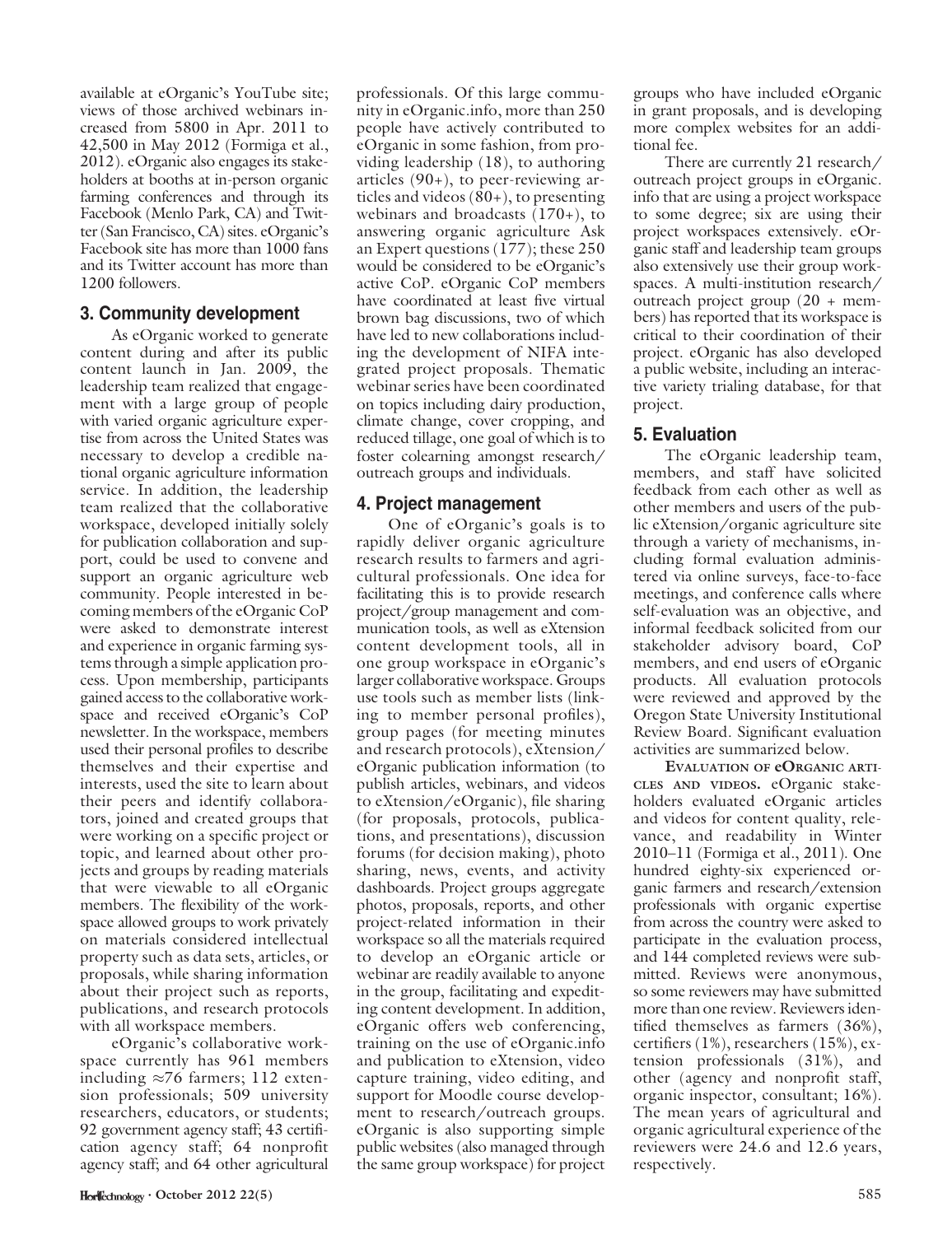The farmer and agricultural professional reviewers of eOrganic's articles and videos considered them to be relevant, science-based, and useful. Ninety-two percent of survey respondents agreed that the article or video was very relevant to important farming problems or issues, 73% agreed that ''the information presented was supported by scientific evidence," 84% agreed that the article or video was ''useful and practical and could be applied in real farming practice,'' and 74% ''would recommend this article or video to others who had questions about this topic'' (Formiga et al., 2011).

EVALUATION OF eORGANIC WEBINARS. Participants in eOrganic webinars and conference broadcasts have been asked since Dec. 2010 to complete an online evaluation sent to them by e-mail immediately following the webinar or conference presentation to evaluate their perceptions of the educational value, utility, technical level, and accessibility of webinars, as well as whether they would recommend them to others (Formiga et al., 2011, 2012). Participants were also asked to recommend future topics and comment on how the webinars could be improved. The average response rate to evaluations immediately following the broadcast was 63%. Across all immediate feedback survey respondents, 75% said the webinar improved their understanding of the topic and 78% said they would apply the knowledge gained; 83% said they would recommend the webinar to others. Only 4% of respondents said they had difficulty accessing the webinar or broadcast.

eOrganic sent an impact evaluation survey to all participants of 16 webinars 6 to 18 months after the webinars were broadcast (Formiga et al., 2011, 2012). The survey asked participants to identify which of their practices (if practitioners) or recommendations (if agricultural professionals making recommendations to practitioners) changed as the result of attending the webinars. Out of 691 total respondents to the impact surveys, 69% (almost equally divided between farmers and agricultural professionals) responded that they had changed practices or provided others with information, or were better able to communicate with farmers about the topic as a result of the webinar.

Evaluation data on changes in practices as a result of a webinar on tomato (Solanum lycopersicum) grafting (Formiga et al., 2011; Louws and Rivard, 2011) is presented as an example below. Sixty-nine percent of farmer respondents said that the webinar contributed to changes in their farming practices and 84% of all respondents said they applied the knowledge gained in this webinar to their work. Forty-eight farmers stated that they changed the following practices as a result of the webinar; 21 (44%) grafted tomatoes on their farm, 34 (71%) learned how to graft tomatoes, 26 (54%) purchased grafting supplies, 17 (35%) installed a heating chamber, 10 (21%) experienced greater yields as a result of grafting, 10 (21%) increased profits as a result of grafting, and four (8%) grafted other crops. Thirty-five farmer advisers provided information on the following as a result of the webinar; 25 (71%) provided information on the benefits of grafting, 24 (69%) provided information on how to graft tomatoes, 21 (60%) provided information on supplies needed for grafting, 16 (46%) provided information on how to find rootstocks for grafting, 15 (43%) provided information on how to find grafting supplies, and three (9%) provided farmers with other advice based on what they learned at the webinar.

EVALUATION OF eORGANIC BY ACTIVE COP MEMBERS. With support from the Institute for Conservation Leadership (Tacoma Park, MD), eOrganic surveyed 189 active members (members who had contributed to eOrganic as leaders, authors, reviewers, Ask an Expert responders, presenters) in Fall 2011 (Wander et al., 2011). The objectives of the survey were to assess member use and perceived value of eOrganic's core operations, describe eOrganic's role in the larger organic community, and identify current and future membership needs. Questions focused on eOrganic's expressed goals: engaging farmers, agricultural professionals, and other members of the organic agriculture community with timely and relevant science-, experience-, and regulation-based information; facilitating project management, communication, and publication to eXtension; and fostering a national organic research and outreach community. The survey consisted of 25 questions in several formats (short-answer, ranking, and yes/no). Fifty-five members (29%) responded. The survey results were compiled and discussed by eOrganic leadership team members and staff at a planning meeting in Winter 2011.

Most CoP member respondents stated they have been eOrganic members since eOrganic's inception in 2009, although 25% of respondents stated they joined in 2010 or later. All respondents stated they have participated as authors and/or reviewers of content published in one or more of eOrganic's publication outlets including eXtension and YouTube. Nearly 30% of respondents had presented a webinar, 30% responded to an Ask an Expert question, and 31% maintained active participation in an eOrganic. info group. However, 26% of respondents stated they were members of a group but were not active. Thirtyeight percent of members were involved in eOrganic activities at least once per month, 36% were active every few months, and 24% participated twice per year or less.

Members were asked to rank (from essential to not important) eight eOrganic activities that together comprise the majority of eOrganic's effort. Fifty-four percent of respondents ranked two eOrganic activities as essential or very important: connecting a national community of organic professionals (farmers, certifiers, researchers, extension, etc.) at eOrganic's collaborative workspace, and facilitating engagement among farmers and organic professionals through webinars. When asked if those same two activities were important to eOrganic's future success, essential and very important responses increased for both activities (74%). Collaborative development of peer-reviewed articles for eXtension was ranked important or greater by 69% of respondents, followed by video production (65%). Seventy-six percent of respondents believed articles and videos were important to eOrganic's future. Participation in the Ask an Expert feature of eXtension was ranked important or greater by the majority of respondents but to a lesser degree than other activities. Only one activity was ranked not important by a significant number of respondents (27%): facilitating project management, networking, and colearning in the collaborative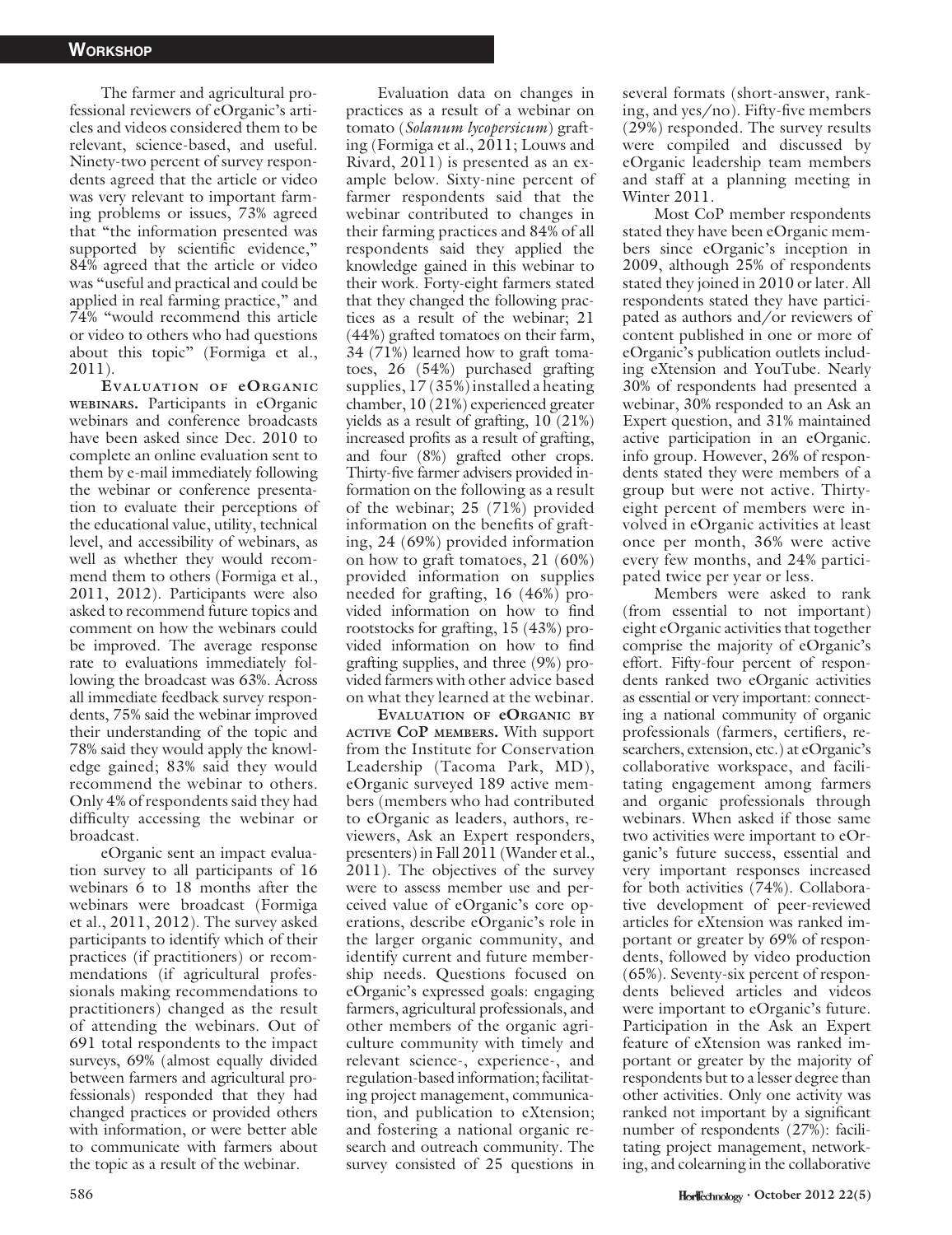workspace. This activity was ranked lowest in terms of current benefit, but increased in importance in the future; 80% of respondents believed that activity to be important to essential to eOrganic's future success.

eOrganic was viewed by members as important because it is the only national organic agriculture resource with direct ties to university research. Members felt that the information on the site was credible and that eOrganic's relationship with eXtension provides eOrganic with credibility and visibility. They felt that the technology services eOrganic provides to research and outreach groups are valuable and that it was a strength that eOrganic offered multiple functions and services under one umbrella. They appreciated the opportunity to interact with farmers and researchers from other states, that the resources were free to end users, and that farmers were often involved in content generation.

Most members indicated they would continue to maintain or increase their current level of commitment to eOrganic in the next three to five years, and many offered suggestions for how to improve their working relationship with eOrganic. The most frequent suggestion was that eOrganic should help them integrate their local and regional research and extension efforts into eOrganic programming. Lack of funding was an issue for some members who had difficulty volunteering time; however, others felt that collaborative fundraising with eOrganic was an opportunity to support new resource development. Several members stated that if eOrganic made available stakeholder usage data for eOrganic educational products they could better justify their time spent working with eOrganic. Additional suggestions included increasing visibility and recognition of volunteers for their contributions and broadly communicating eOrganic's needs to the membership; some members stated that they were willing to dedicate time to complete a task, and simply needed to be asked. The peer-review process was seen by some as cumbersome, but others commented that the editorial standards and process improved content quality. Research and outreach group workspaces were considered valuable, but there were requests to make the workspaces more userfriendly and to provide text- and

video-based how-to resources so members could more easily learn how to use the workspaces. Members also made suggestions for new or enhanced eOrganic functions, including improving access from mobile devices and developing short courses for specific sectors (e.g., organic certification staff).

Members were asked to describe a vision for and obstacles to eOrganic's success over the next five years. Overall, members felt that eOrganic's current mission and goals would remain relevant over the next five years. Members listed 1) lack of time for volunteer contributions, 2) a need for more eOrganic support staff, 3) a need for more technically advanced content, and 4) a need to secure stable funding for eOrganic core operations as the most important obstacles to eOrganic's future success.

#### 6. Financial stability

eOrganic is supported by the efforts of many volunteers as well as its seven part-time staff located at University of Vermont, University of Illinois, University of Minnesota, and Oregon State University. These staff have been and continue to be critical to eOrganic's success as they 1) support the eOrganic collaborative workspace and its feed to eXtension, as well as eOrganic's YouTube site; 2) support CoP members and projects in use of the workspace, video production, and Moodle course development; 3) manage the editorial process; 4) coordinate Ask an Expert; 5) coordinate and support the webinars and broadcasts; and 6) reach out to stakeholders and CoP members through the eOrganic newsletter and social media. Staff support is by far the largest item in eOrganic's operating budget, which also includes funds for travel (primarily to organic farming, professional society, and eXtension conferences, and to convene the leadership team and content development groups) and materials and supplies (such as banners, bookmarks and other outreach materials, as well as communication supplies and software licenses).

eOrganic received two grants from NIFA OREI and annual small grants from eXtension that together covered its core operating expenses from its inception in 2007 through 2011. eOrganic is now supported by

subawards in more than 20 NIFA (primarily OREI and ORG) integrated research/extension projects that included eOrganic in their plans of work and budgets.

# Looking forward

eOrganic evolved during the past five years from a handful of leadership team members into a national web community almost 1000 strong with a growing national and international audience of more than 500,000. eOrganic started by publishing articles, FAQs, and videos and then diversified into producing webinars and broadcasts and supporting research/ outreach project management and community networking. This growth and development was likely due to the combination of a critical need for weband science-based information on organic farming, a strong and creative leadership team, talented staff, a committed and productive CoP, and financial support from eXtension and NIFA.

As research and extension dollars are reduced nationwide, and stakeholders increasingly look to the web for credible science-based information, answers, and engagement, eOrganic and other national coordinated and interactive research/ outreach websites will become increasingly critical to the success of land-grant universities and extension. However, despite its successes, eOrganic faces many challenges, including the scarcity of CoP member time, a need for more staff, and consistent funding. eOrganic will continue to work to improve member services and support so members can gain more recognition for and document impact of their volunteer contributions in an effort to increase volunteer participation. To enhance its financial sustainability, eOrganic will work to solidify its partnership with NIFA organic farming and other programs and diversify its funding sources to include course fees and underwriters.

## Literature cited

Agunga, R. and C. Idogan. 2007. Organic farmers' need for and attitudes towards extension. J. Ext. 45(4). 24 July 2012. <http://www.joe.org/joe/ 2007december/a6.php>.

Andrews, N. and B. Baker. 2009. Can I use this input on my organic farm? 24 July